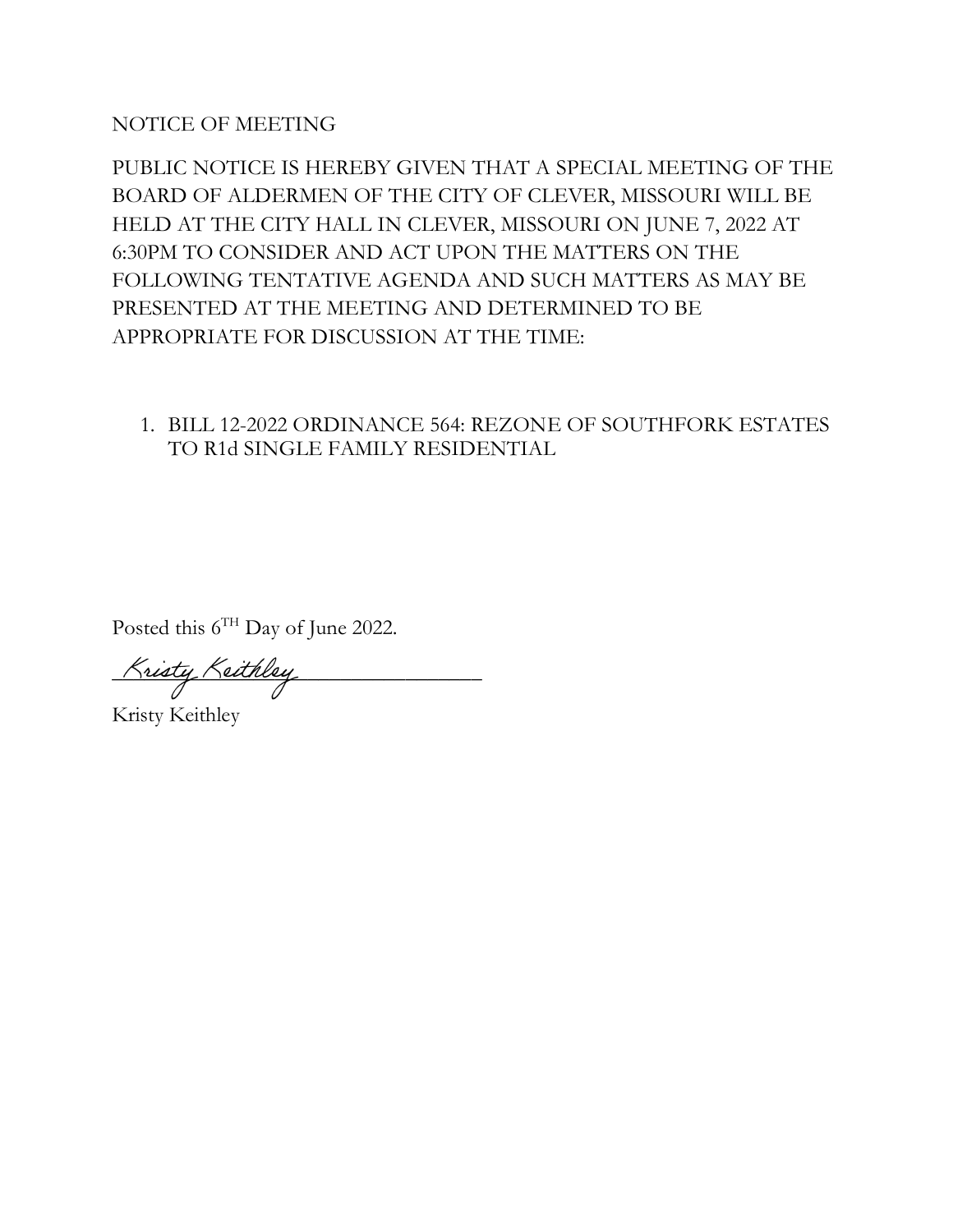## **AN ORDINANCE OF THE CITY OF CLEVER, MISSOURI ACCEPTING AND APPROVING THE REZONING REQUEST FOR SOUTH FORK ESTATES FROM CURRENT R1c TO R1d SINGLE FAMILY RESIDENTAL WITHIN THE CITY LIMITS OF THE CITY OF CLEVER, MISSOURI.**

**WHEREAS:** The proposed zoning of South Fork Estates Subdivision comprises the following described land within the city limits of Clever, Missouri in Christian County, Missouri and was presented for acceptance at a duly called meeting of the Clever Board of Aldermen.

**WHEREAS**: a public hearing concerning said matter was held at City Hall in Clever, Missouri, at 6:30 pm on April 28, 2022; and

**WHEREAS:** notice of said Public hearing was given by publication of the notice, on April 6, 2022 in the Christian County Headliner a newspaper of general circulation in the County of Christian, State of Missouri and a notice was posted in at least two other places within the City of Clever, Missouri; and

**WHEREAS:** at said Public Hearing, all interested persons, corporations or political subdivisions were afforded the opportunity to present evidence regarding the proposed zoning; and

**WHEREAS:** NO written responses to the proposed zoning were filed or sent to the Board of Aldermen of the City of Clever, Missouri, within fourteen days after the public hearing; and

**WHEREAS**: Said plat was presented to the Board of Aldermen of the City of Clever, Missouri for approval and acceptance as a subdivision of land within the City and

**WHEREAS:** The Board of Aldermen of the City of Clever, Missouri, does find and determine that said zoning is reasonable and necessary to the proper development of the City; and

## **THEREFORE: BE IT ORDAINED BY THE BOARD OF ALDERMAN OF THE CITY OF CLEVER, COUNTY OF CHRISTIAN, STATE OF MISSOURI, AS FOLLOWS:**

**SECTION I:** The Mayor and the City Clerk are hereby authorized and directed to endorse acceptance of said property and to certify the acceptance and approval of said property under the seal of the City of Clever on any and all documents as necessary.

**SECTION II:** The City Clerk of the City of Clever is hereby ordered to produce two (2) certified copies of this ordinance; one copy to be filed with the Christian County Clerk and one copy to be filed with the Christian County Recorder's Office.